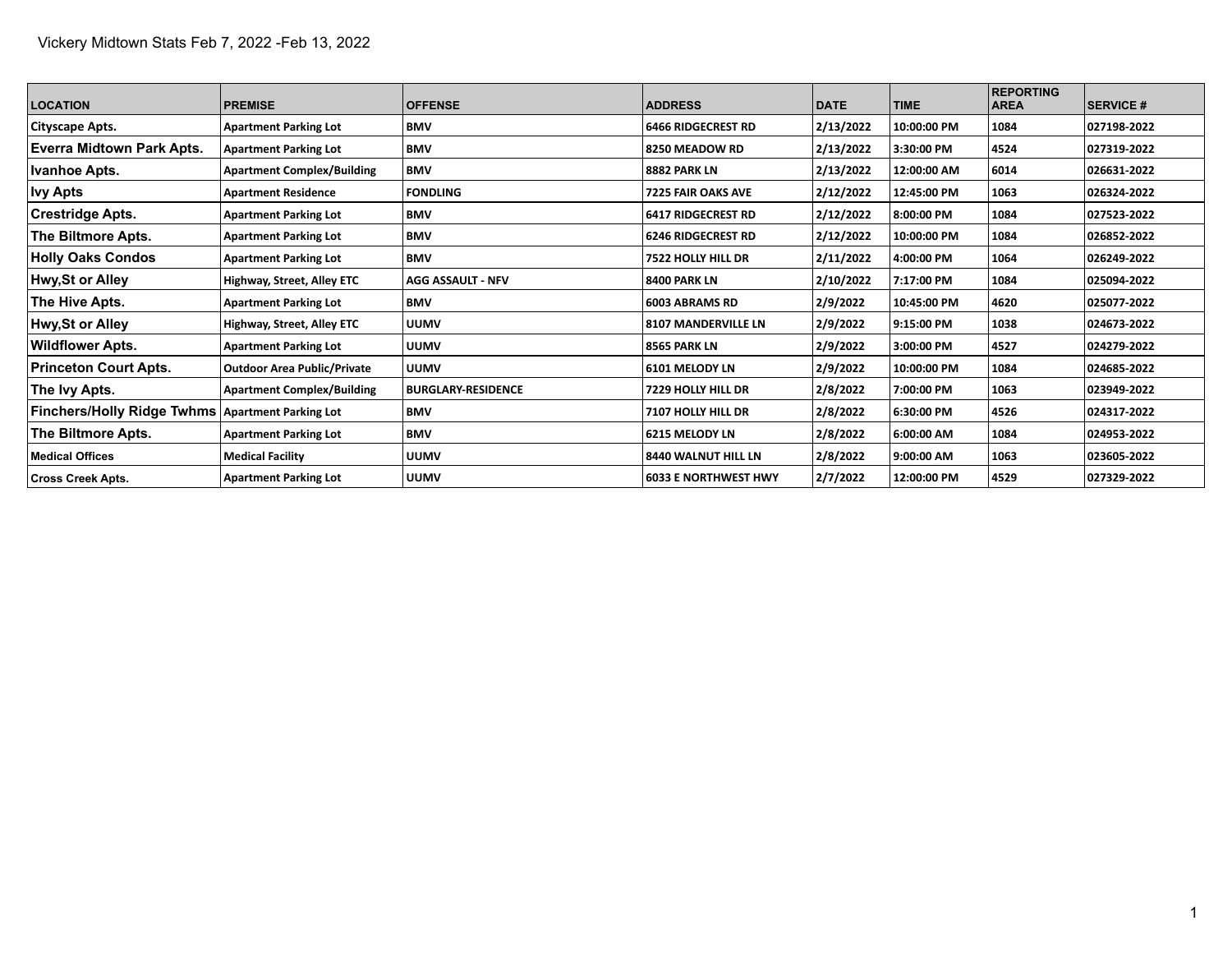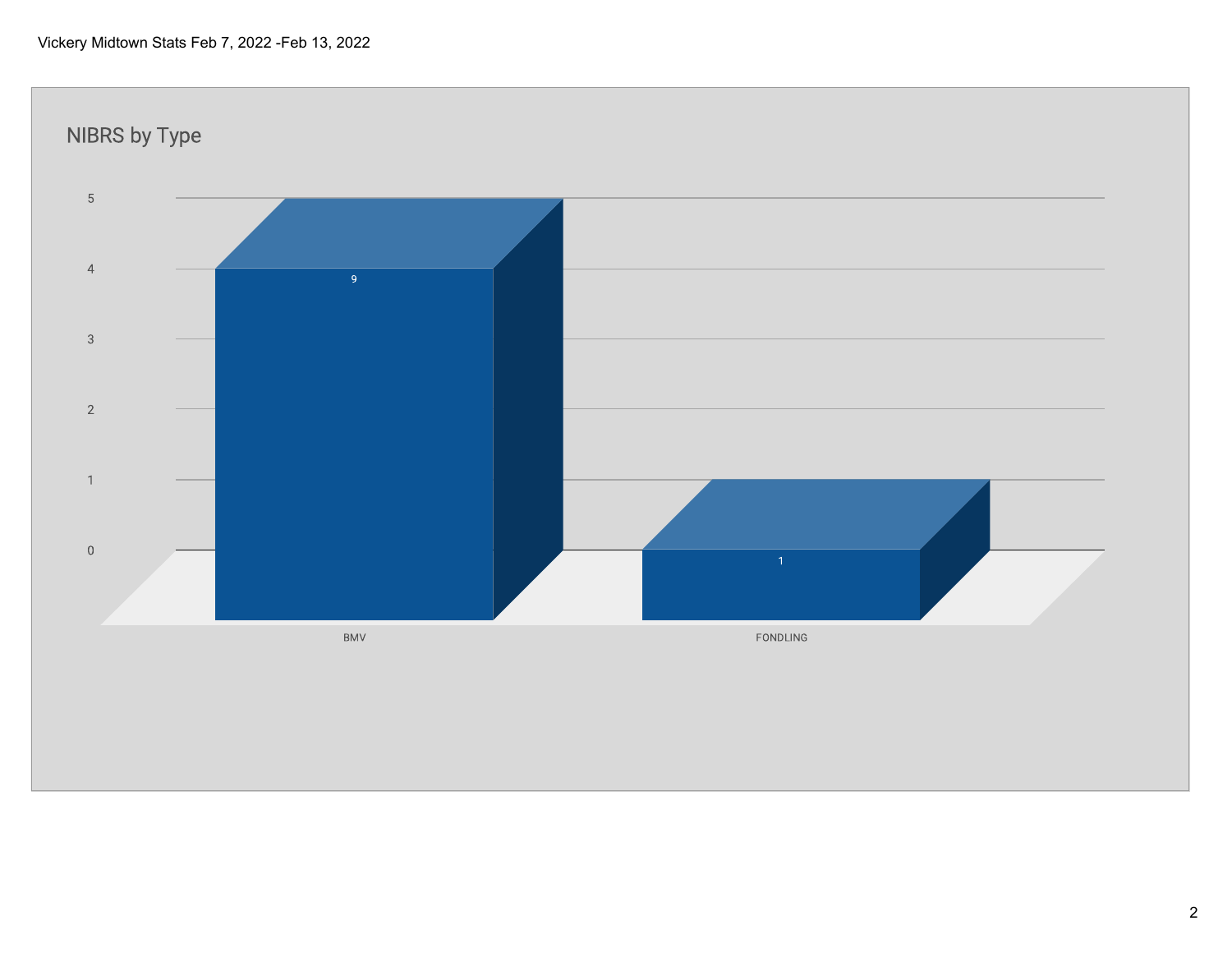## **NIBRS Offense by Reporting Area**

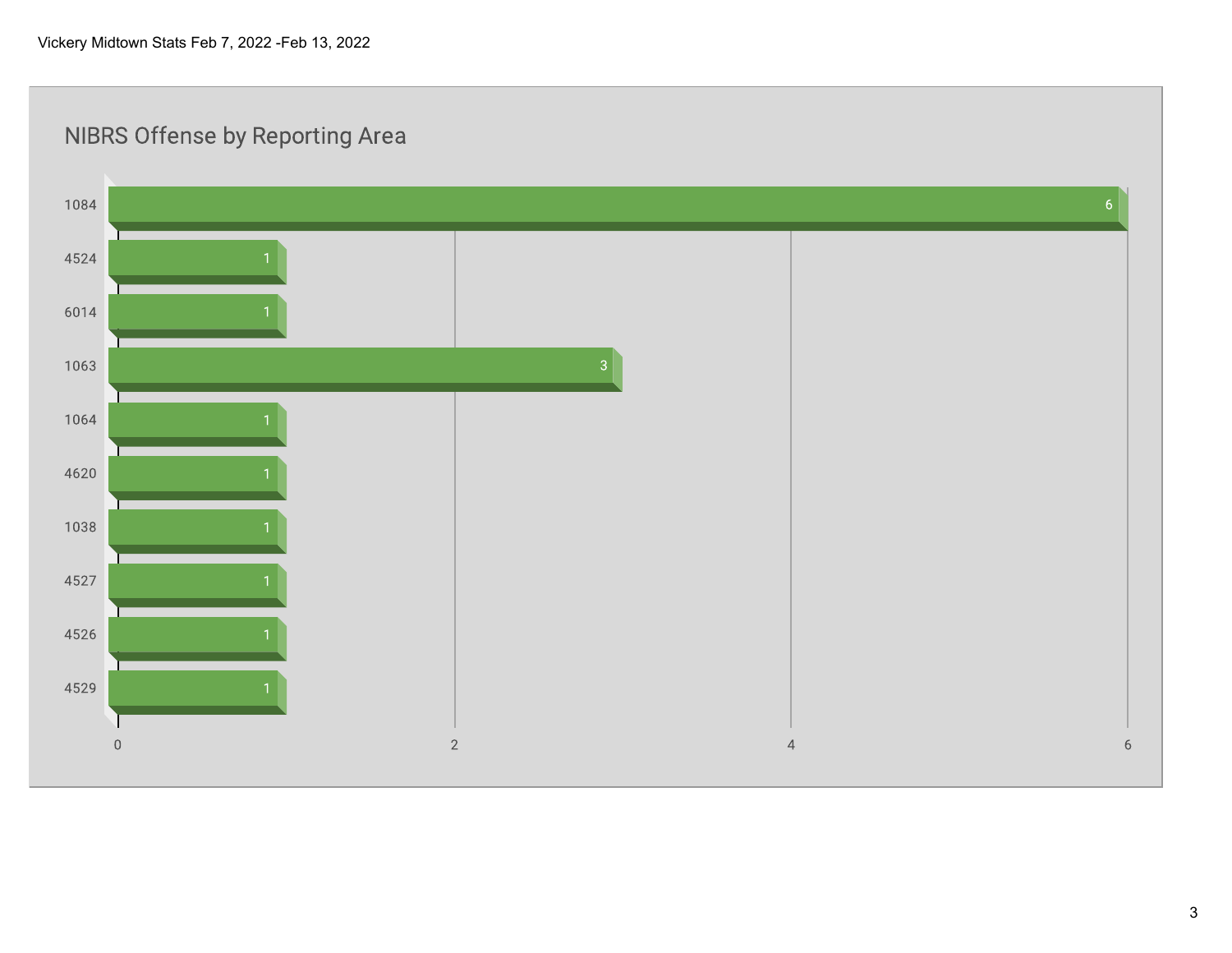